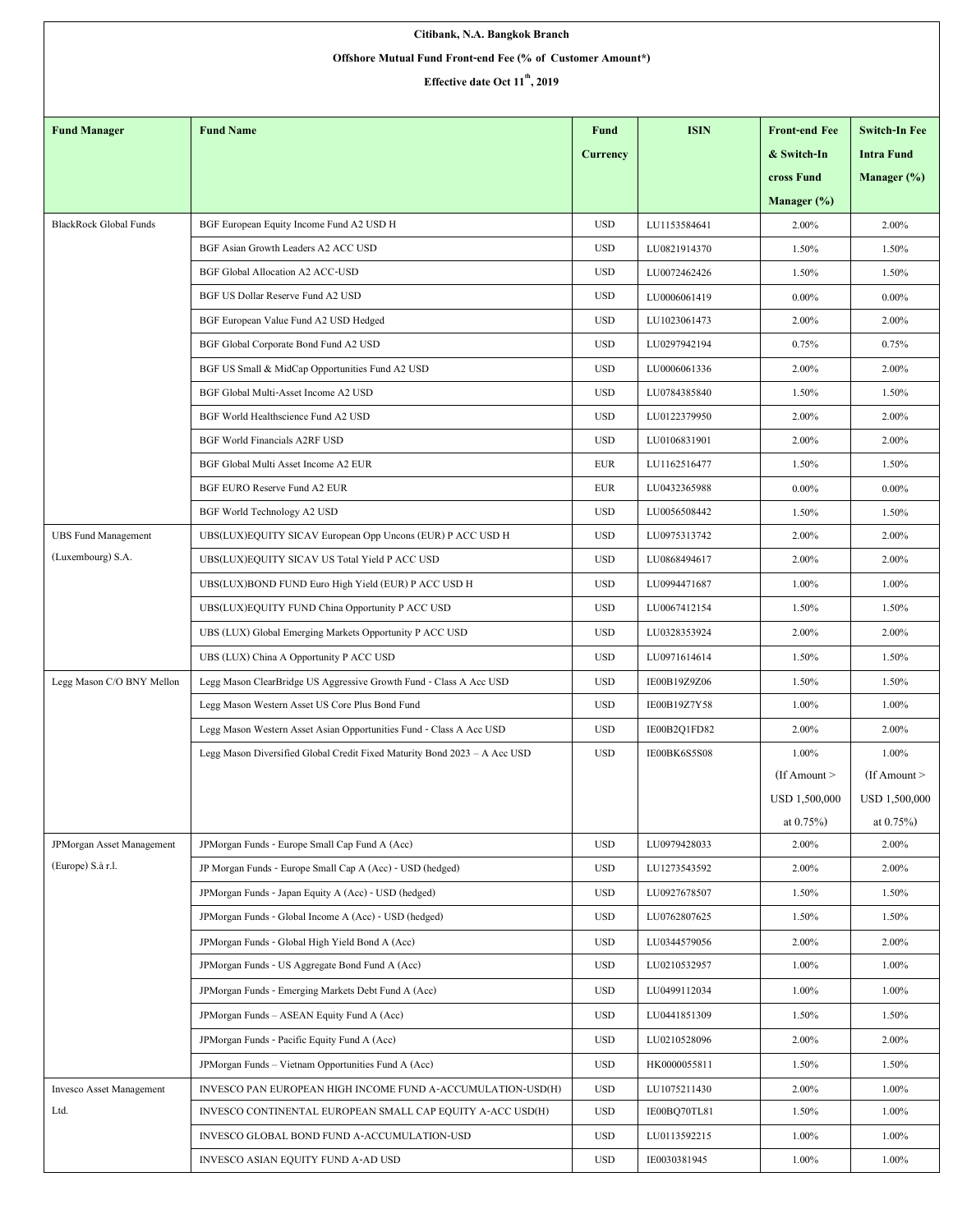|                               | INVESCO GLOBAL LEISURE FUND A - ACCUMULATION - USD                         | <b>USD</b> | LU0052864419 | 1.25%             | 1.00%             |
|-------------------------------|----------------------------------------------------------------------------|------------|--------------|-------------------|-------------------|
|                               | INVESCO CONTINENTAL EUROPEAN SMALL CAP EQUITY FUND A EUR AD                | <b>EUR</b> | IE00BWV0GH19 | 1.50%             | 1.00%             |
|                               | SHARE-EUR                                                                  |            |              |                   |                   |
| PIMCO Global Advisors         | PIMCO GIS Income Fund - Class E Acc USD                                    | <b>USD</b> | IE00B7KFL990 | 1.00%             | 1.00%             |
| (Ireland) Limited             | PIMCO GIS Global Bond Fund - Class E Acc USD                               | <b>USD</b> | IE00B11XZ210 | 0.75%             | 0.75%             |
|                               | PIMCO GIS Global High Yield - Class E Acc USD                              | <b>USD</b> | IE00B1D7YM41 | 1.50%             | 1.00%             |
|                               | PIMCO GIS Diversified Income Fund - Class E Acc USD                        | <b>USD</b> | IE00B1D7YK27 | 1.50%             | 1.00%             |
| AllianceBernstein             | AB Emerging Markets Multi Asset Portfolio - Class A USD                    | <b>USD</b> | LU0633140560 | 2.00%             | 2.00%             |
| (Luxembourg) S.à r.l.         | AB Low Volatility Equity Portfolio USD - Class A USD                       | <b>USD</b> | LU0861579265 | 1.50%             | 1.50%             |
|                               | AB American Income Portfolio - Class A2 USD                                | <b>USD</b> | LU0095030564 | 1.00%             | 1.00%             |
|                               | AB Global High Yield Portfolio - Class A2 USD                              | <b>USD</b> | LU0102830865 | 2.00%             | 2.00%             |
|                               | AB SICAV I - Low Volatility Equity Portfolio A EUR H Acc                   | <b>EUR</b> | LU0861579778 | 1.50%             | 1.50%             |
|                               | AB European Equity Portfolio A USD H                                       | <b>USD</b> | LU1035777561 | 2.00%             | 2.00%             |
|                               | AB European Equity Portfolio A EUR                                         | <b>EUR</b> | LU0124675678 | 2.00%             | 2.00%             |
|                               | AB Mortgage Income Portfolio A2 USD                                        | <b>USD</b> | LU1021288185 | 1.00%             | 1.00%             |
|                               | AB American Growth Portfolio A USD                                         | <b>USD</b> | LU0079474960 | 1.50%             | 1.50%             |
| Schroder Investment           | Schroder ISF US Small & Mid-Cap Equity                                     | <b>USD</b> | LU0205193047 | 1.50%             | 1.00%             |
| Management (Singapore)        | Schroder ISF Japanese Opportunities Fund                                   | <b>USD</b> | LU0943300680 | 1.50%             | 1.00%             |
| Limited                       | Schroder ISF Asian Equity Yield                                            | <b>USD</b> | LU0188438112 | 2.00%             | 1.00%             |
|                               | Schroder Asian Income USD (Hedged) Acc                                     | <b>USD</b> | SG9999016844 | 1.50%             | 1.00%             |
|                               | Schroder Global Target Return A Acc USD                                    | <b>USD</b> | LU1516354237 | 1.00%             | 1.00%             |
|                               | Schroder SSF Fixed Maturity Bond 2023 A Acc USD                            | <b>USD</b> | LU1947548258 | 1.00%             | 1.00%             |
|                               | Schroder ISF Global Credit Income                                          | <b>USD</b> | LU1737068558 | 0.75%             | 0.75%             |
| Franklin Templeton Investment | Franklin NextStep Stable Growth Fund                                       | <b>USD</b> | LU1350350259 | 1.50%             | 1.00%             |
| (Asia) Ltd                    | Franklin NextStep Balance Growth Fund                                      | <b>USD</b> | LU1350350846 | 1.50%             | 1.00%             |
|                               | Franklin NextStep Dynamic Growth Fund                                      | <b>USD</b> | LU1350351653 | 1.50%             | 1.00%             |
|                               | Templeton Emerging Markets Smaller Companies Fund                          | <b>USD</b> | LU0300738514 | 2.00%             | 1.00%             |
|                               | Franklin Technology Fund                                                   | <b>USD</b> | LU0109392836 | 2.00%             | 1.00%             |
| Allianz Global Investors Asia | Allianz Global Artificial Intelligence AT USD                              | <b>USD</b> | LU1548497426 | 2.00%             | 2.00%             |
| Pacific Limited               | Allianz Dynamic Asian High Yield Bond AT USD                               | <b>USD</b> | LU1543697327 | $1.00\%$          | 1.00%             |
|                               | Allianz Income and Growth AT USD                                           | <b>USD</b> | LU0689472784 | 1.00%             | 1.00%             |
|                               | Allianz Income and Growth AT EUR H                                         | <b>EUR</b> | LU1070113664 | 1.00%             | 1.00%             |
|                               | Allianz Thematica AT USD                                                   | <b>USD</b> | LU1917777945 | 1.50%             | 1.50%             |
| <b>Fidelity International</b> | Fidelity Funds - Asian High Yield Fund A Acc USD                           | <b>USD</b> | LU0286668453 | 1.00%             | 1.00%             |
|                               | Fidelity Funds - China High Yield Fund A Acc USD                           | <b>USD</b> | LU1313547462 | 1.00%             | 1.00%             |
|                               | Fidelity Funds - Emerging Markets Fund A Acc USD                           | <b>USD</b> | LU0261950470 | 2.00%             | 1.00%             |
|                               | Fidelity Funds - Global Dividend Fund A Acc USD                            | <b>USD</b> | LU0772969993 | 1.50%             | 1.00%             |
|                               | Fidelity Funds - Global Technology Fund A Acc USD                          | <b>USD</b> | LU1046421795 | 1.00%             | 1.00%             |
| Aberdeen Standard Investment  | Aberdeen Standard SICAV I - Global Bond Fixed Maturity 2023 Fund A Acc USD | <b>USD</b> | LU2004512799 | 1.00%             | $1.00\%$          |
| Luxembourg S.A.               |                                                                            |            |              | $($ If Amount $>$ | $($ If Amount $>$ |
|                               |                                                                            |            |              | USD 1,500,000     | USD 1,500,000     |
|                               |                                                                            |            |              | at $0.75%$        | at $0.75%$        |